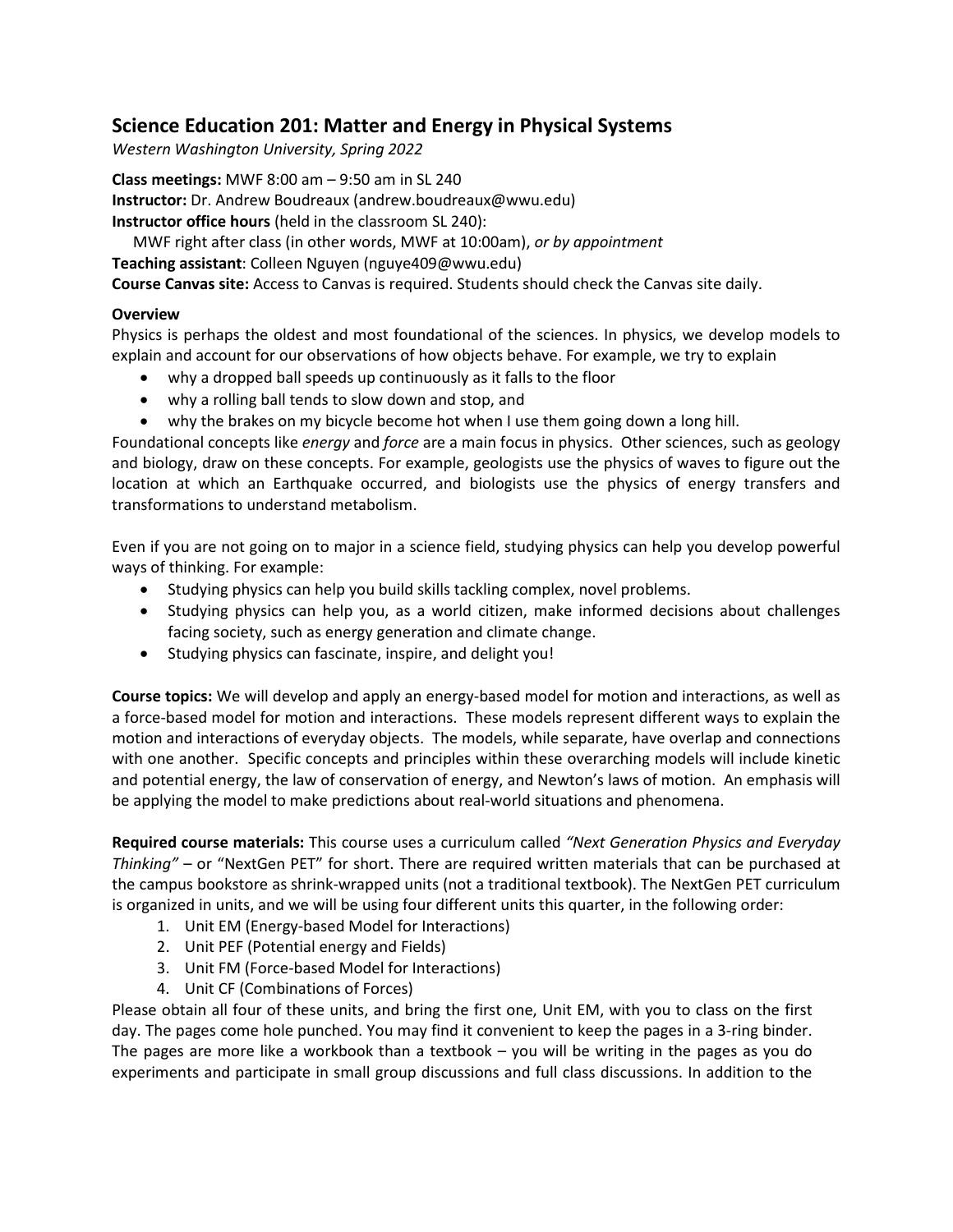written materials, NextGen PET has a comprehensive website, *nextgenpet.activatelearning.com,* that we will use in and outside of class.

#### **Approach to Learning and Teaching**

This is a student-centered, lab-based physics course intended primarily for students pursuing a career in K-8 teaching. There will very little traditional lecturing in this course. Instead, students will generate knowledge through their own work and discussion. The instructor will serve as a facilitator, or "learning coach", rather than the source of knowledge and answers. This approach may differ from other courses you have had. I hope you find it engaging and valuable for your learning. I also acknowledge that this approach can take some getting used to, and can be uncomfortable or even frustrating at first. The course is intended to provide a science learning experience that will serve as a good model for the way K-8 teachers are expected to teach science.

#### **Learning outcomes.** There are two major learning outcomes:

**Physics content**: *Students develop scientific models based on their own investigations. Students apply these models to explain real world phenomena.*

**Learning about learning:** *Students develop awareness of how their own ideas change and develop, and reflect on specific ways the curriculum and instruction facilitates these changes.*

#### **What to expect during class**

During class, you will alternate between working in small groups and participating in full-class discussions. During small group work, you will make predictions, conduct experiments, complete exercises, and work with computer simulations. You and your partners will collaborate to make sense of ideas and create explanations. During the full-class discussions, groups will share ideas and explanations, allowing you to check, verify, and perhaps modify the ideas from your small group work. Learning is student directed. *The course has little to no lecturing.*

Instructors in the course will act as "learning coaches," providing guidance, and facilitating your work. Some specific roles include: reflecting student ideas back to the class for further discussion, asking questions to draw out and clarify student ideas, summarizing ideas that have emerged in class discussion, and providing feedback on students' work. The instructors will not in general be a source of answers – but instead will try to provide feedback on student ideas and guide next steps in learning.

*What about a textbook?* The course materials – NextGen PET – are not a traditional textbook. Instead, they are more like a workbook, with sequences of questions and experiments. As you work through these in your small groups, you will record your ideas, predictions, and observations. You will add more to this "lab notebook" during the full-class discussions – to describe how you are modifying or expanding your thinking based on the ideas of other students in the class. The questions in the NextGen PET units, together with your written answers and explanations, form the "textbook" for the course and will be the primary written resource for your learning. A high-quality lab notebook will contain clear statements of the consensus scientific ideas the class has developed, as well as the steps that you personally took to come to an understanding of these ideas. You will draw on your lab notebook when completing homework, studying for exams, and writing a learning reflection paper (more on that below).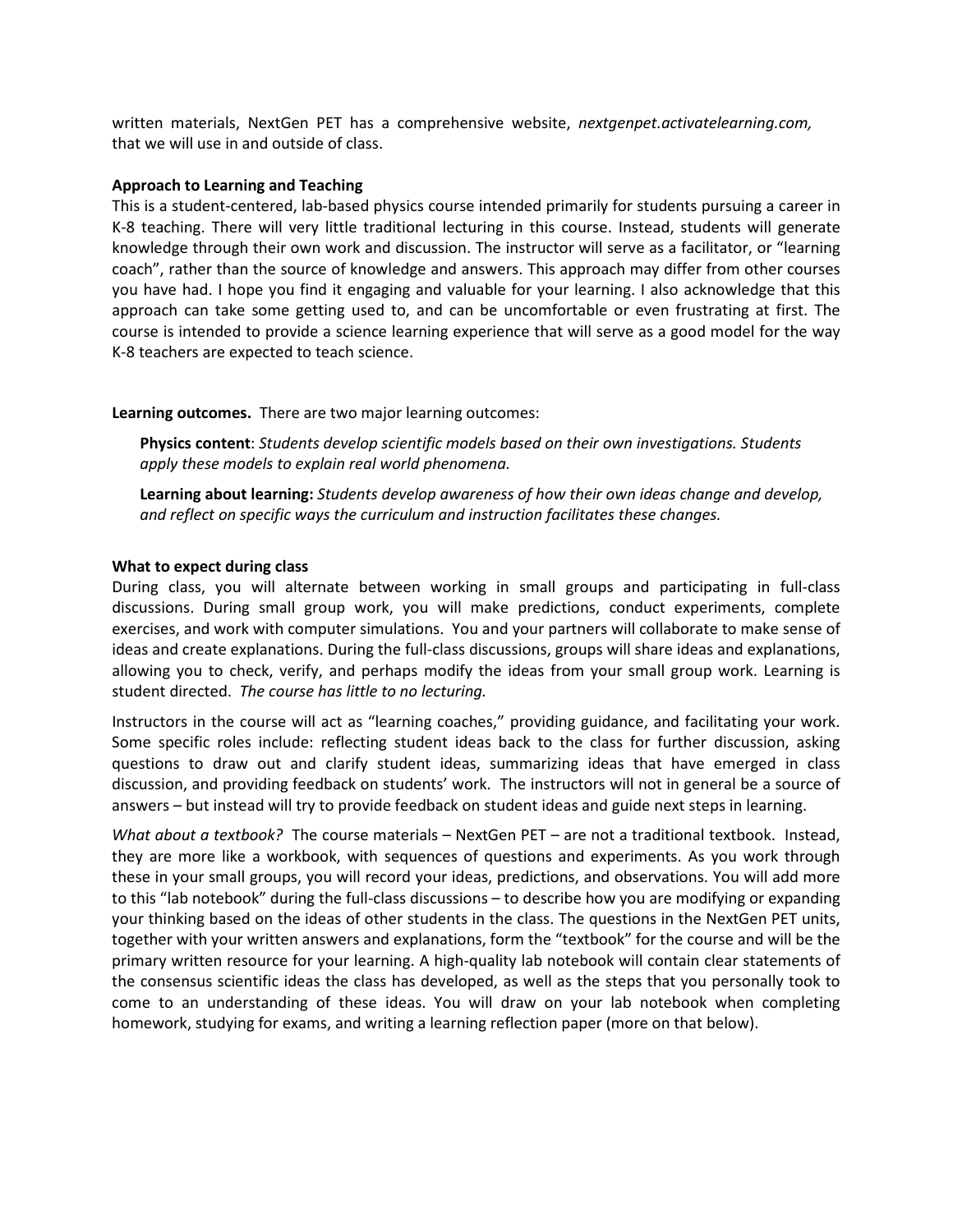#### **Course policies**

*Attendance.* Due to the collaborative nature of this class, it is important to attend class meetings and arrive on time. Your learning depends on participating. In addition, your partners are depending on you. A missed class cannot easily be made up by getting notes from another student. *Attendance is required.*

For an absence to be considered excused, you must have a valid reason and contact an instructor *prior to class*. Valid reasons include: illness, family or personal emergency, or a school related trip (for example, if you are on a Viking sports team that is traveling to a match). Absences that will NOT be counted as excused include: scheduled dentist or doctor appointments, scheduled family vacations, attending office hours for another class, registering for classes for next quarter, or attending a Woodring admissions interview. *Each unexcused absence will drop your course grade by 3%.* In addition, a pattern of repeated late arrivals or leaving class early will negatively impact your grade.

*A student who misses more than 3 classes, regardless of whether excused or unexcused, may not be eligible to receive course credit for SCED 201. In this situation, the student must meet with the instructor to discuss the situation.* 

*Cell phones.* Please monitor your cell phone use, to prevent it from disrupting your group's collaborative work during class. Repeated disruptive cell phone use will result in deduction of course credit.

### **Course work**

*Inclass participation*. You and your partners together will build understanding through a process of inquiry. Active engagement is the main way in which this happens. This includes asking questions, responding to the questions of classmates, and offering your own ideas. Engagement is important both during small group work, in which you will conduct experiments and develop explanations, as well as in the full-class discussions, which occur at the end of each activity. Participation credit is based on active participation in small group work and in full class discussions. Participation credit will include a combination self-evaluation and evaluation by instructors. (Details TBA.)

*Homework*. Written HW will be regularly assigned*.* The HW will ask you to apply the key ideas developed in class to new situations, with a focus on constructing scientific explanations. In these explanations, you will apply the concepts developed in class to explain a new observation or make a prediction about a new experiment. The HW is to provide you with opportunities to practice the ideas and get feedback on your thinking. HW will be graded based on accurate and complete physics explanations, in order to provide you with feedback on how well you are understanding the course content. Each assignment will include an opportunity for you to revise and resubmit the HW if you did not initially get full credit. The goal is to remove stress over grades, keeping the focus of the HW on helping you move forward in your learning. *NOTES: Late HW is not accepted, except in the case of an excused absence from class (see Course Policies above). To be eligible to resubmit a HW that did not initially receive full credit, the original HW submission must have been turned in on time. Details on the HW resubmission procedures will be announced.*

*Quizzes.* While the HW is focused on assessment for learning (sometimes called *formative assessment),*  there will also be *summative* assessments – assessments for mastery of the ideas. This will be where you demonstrate your understanding of the content. There will four regularly-spaced quizzes during the quarter. Each quiz is comprehensive, covering all the material of the course up to that point, but with an emphasis on the new material covered since the previous quiz. (The purpose of this structure is to encourage you to steadily review and integrate your learning as the course progresses.) The quizzes are take-home, open note, and will be done through Canvas. Students will be asked to work individually, without discussing the quiz questions with anyone else, but will be allowed to use their completed Next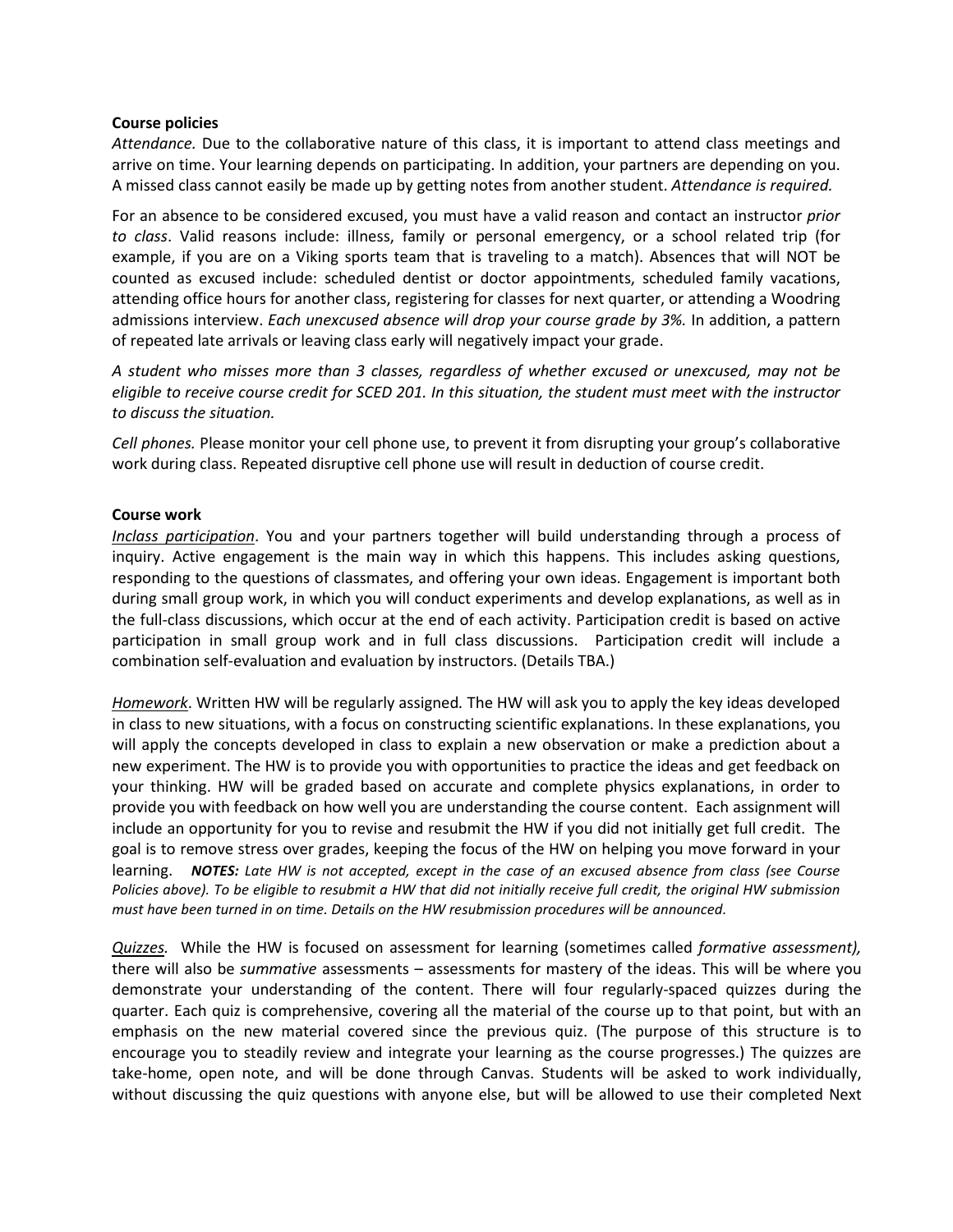Gen PET activities, as well as their graded HW assignments, as notes when working on the quiz. The take home quizzes will posted on Canvas no later than 12:00 noon on one class meeting day, and due by 8:00am the following class meeting day. The four quizzes are scheduled as follows:

- Quiz 1: Posted Friday, April  $15^{th}$ ; due Monday, April  $18^{th}$
- Quiz 2: Posted Friday, April 29<sup>th</sup>; due Monday, May 2<sup>nd</sup>
- Quiz 3: Posted Friday, May  $13^{th}$ ; due Monday, May  $16^{th}$
- Quiz 4: Posted Wednesday, May 25<sup>th</sup>; due Friday, May 27th

The quizzes are weighted equally, with each student's lowest quiz score being dropped. (Note that if a student does not turn in a quiz, that will count as the quiz score to be dropped.)

*Learning reflection paper.* There is one required written paper. In this paper, you will be asked to reflect on and retrace your learning of key physics ideas related to energy. You will be required to make specific references to your written lab notebook – another reason that you should take the time and effort during class to make good written records of your group's thinking! The paper assignment is intended as an opportunity for you to put together your physics understanding of energy into a coherent whole, and to provide an opportunity different from the traditional exam format for you to demonstrate your achievement. The paper will be between 4 and 8 pages in length. Details TBA.

*Final exam.* There is a required, comprehensive final exam. It will be similar in format to the quizzes. The final exam will be done through Canvas, and is take home, open note. Students are allowed to use their completed Next Gen PET activities as well as all graded HW assignments while doing the final exam. The final exam will be posted on Monday, June  $6<sup>th</sup>$  by 8am, and due Tuesday, June 7<sup>th</sup> at 5:30pm.

*Surveys.* You will be asked to complete several short, online surveys at the beginning and again at the end of the course. These will not be graded on the basis of correct or incorrect responses, but you will receive credit for completing them. We ask that you take these surveys seriously and try your best.